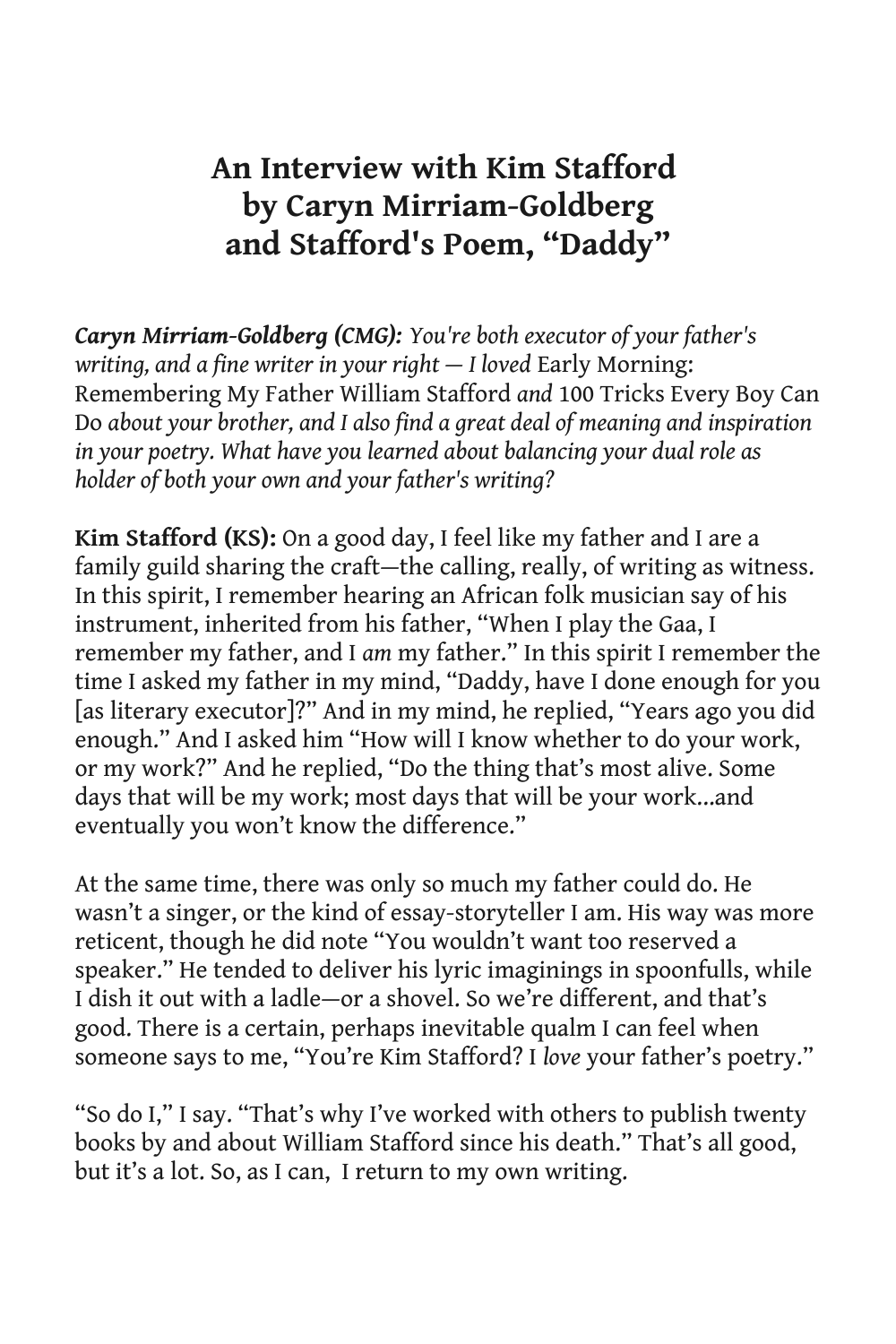*CMG: Both your dad and you write in ways deeply infused with sense of place. Is place a kind of character in all this work or the ground on which this work walks or something else?*

**KS:** If an artist lives in both body and mind, then earth-place as well as the human intellectual world will serve as tributaries to the river of creation. Living in this body, in this place, or any particular place, I am kin to weather, season, plant, bird, insect, tide, and the myriad elements of where I am. In a sense, where I am is who I am, or at least part of what I do as a writer: speaking about place and speaking for place. To live only in mind would be a slow starvation.

*CMG: Obviously, we in Kansas claim your dad as our first and unofficial poet*  laureate, a kind of spirit quide for many of Kansas writers. Likely, people in *Oregon also feel like your dad is theirs too, especially considering how he probably spent more years in the Northwest than the Midwest. Add to this that you grew up in Oregon but have been back to Kansas numerous times, and Kansas is likely a mythic home ground for you and your family too. So I know this is a very general and mysterious question, but what is Kansas to you and/or how does this state (and state of mind) live in you?*

**KS:** My father was exiled from Kansas, as I understand it, because of his pacifism following World War II, and he wrote 59 of his 60 books while living in Oregon. But those books are filled with stories from Kansas, a kind of homesick bounty that causes places like Hutchinson, El Dorado, Liberal, Lawrence, Garden City, the Flint Hills, the Ninnescah, Cow Creek, and other elements of the Kansas glory to be bedrock to my childhood, wherever we lived. He loved Kansas to the end, and one of his last poems was a recollection of skating on a prairie pond as a child.

For me, this resulted in a kind of enriching double Eden in my own childhood: Oregon was the magic land, Kansas the mythic. When I return to Kansas, and walk out into the Sand Hills, or just about anywhere, I feel the tug of that other home ground.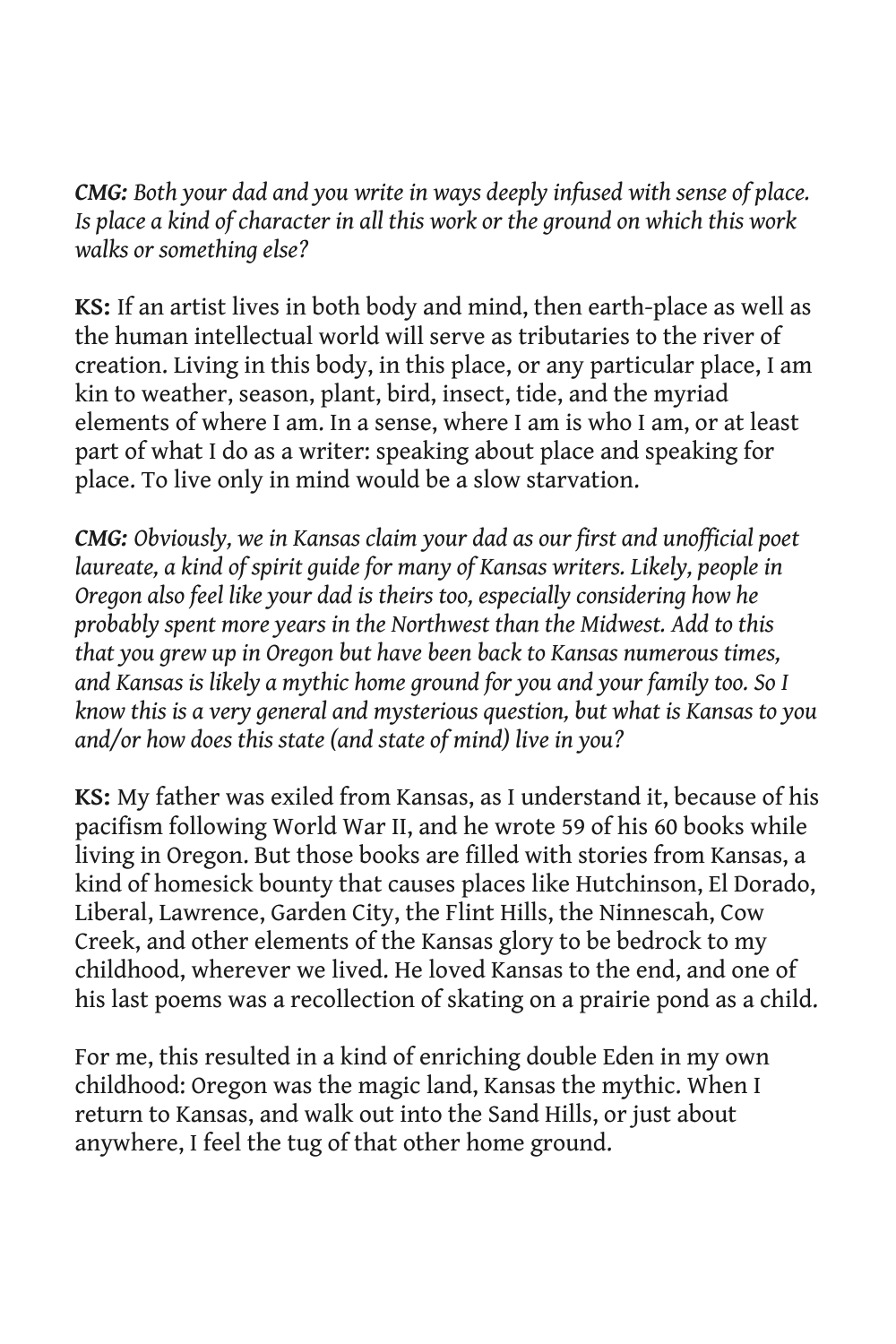## *CMG: Where are you being led these days as a writer and human?*

**KS:** On a walk last week, I remembered an old thought: "I need to forgive myself for being Kim." I have long considered myself an insufficient human being, not doing enough for the human project. But then I thought of this in a different way: "I need to change who I am ... I need to renew my sense of vocation." Since then, when I'm writing, this has become my agenda: How can what I write, the way I write, and where I send what I write be my best part in the human conversation toward peace and reconciliation?

*CMG: When people ask me why I write, I think, "Because I have to." I know I turn into a very off-balanced mess of a person without touching base with the page, which is kind of a hybrid emotional-spiritual-ecological practice for me (and sometimes a very messy practice). What is writing to you, and why do you write?*

I recently received a message from a former student that answered this question better than I can: "This is how I relate to writing...like the friend who is always there, like a welcoming practice that helps me find my way in the world. Who knows why life is so complex, so mystifying...? Writing is often a tiny  $8 \frac{1}{2}$  x 11 inch life raft, and this pen is an oar. I keep it moving and trust a current."

## **Daddy**

*In that river my blood flowed on.* ~ William Stafford, 1914-1993

Rub my thumb in the empty hollow of your milkweed pod. Listen me into wind. I close my eyes in your Flint Hills.

Feed me the old family remedy for homesick: sky, school, girl, ground, find, storm, home, war, scar, farm.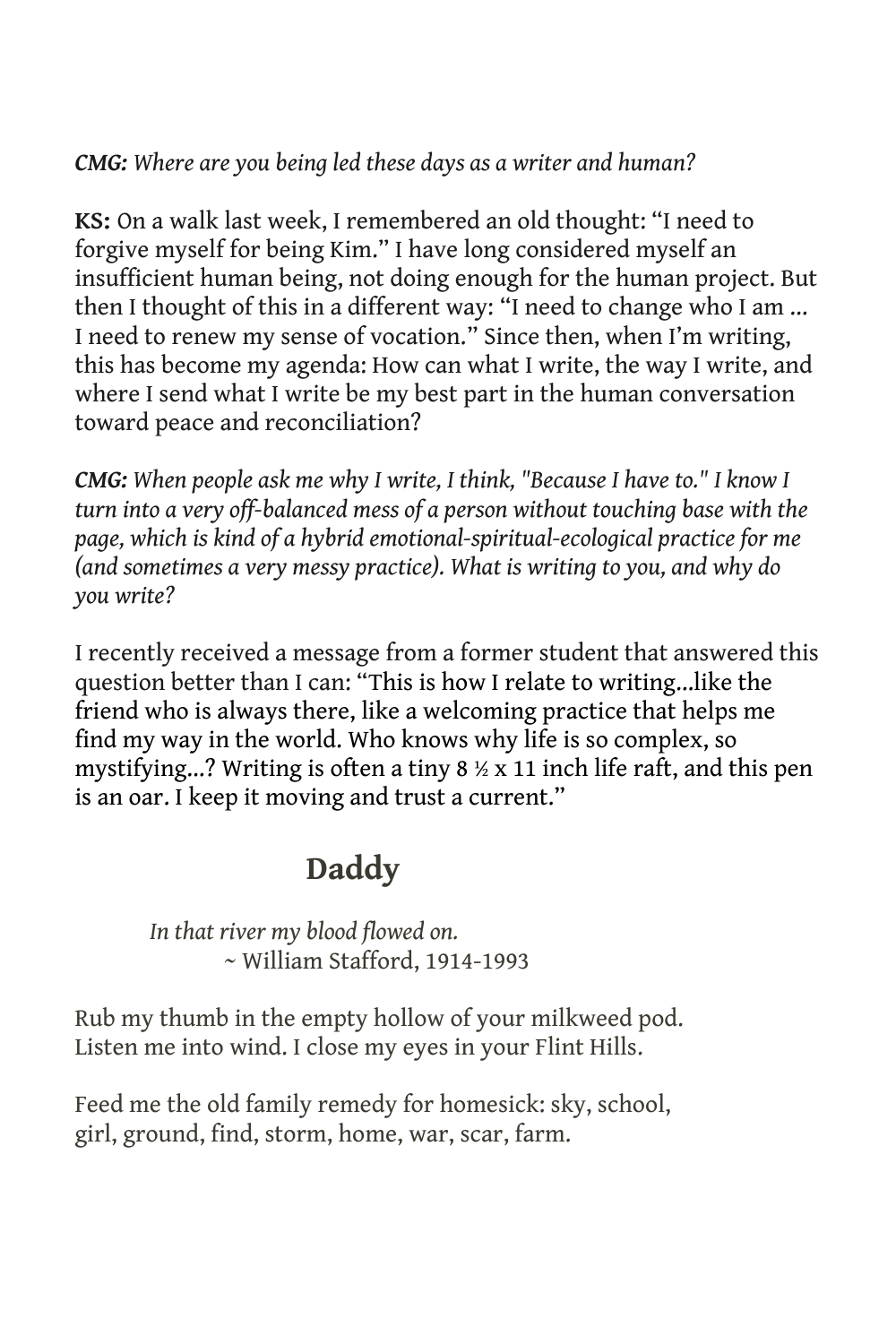The clink of flint underfoot, butterfly opens on coyote scat packed with mouse fur, by the creek the long-legged spider carrying a lizard tail into the deep mud shadow of a turtle track. I reach my hand for what you knew.

Lead me by bark Braille into the grove at dusk: honey locust, sycamore, cottonwood, burr oak, catalpa, redbud, black walnut, Kentucky coffee tree, American elm, red cedar, red mulberry, hackberry, willow wands in the river sand.

Whisper me home to mangled windmill, Ruby's grave.

At the cut bank where the Kaw camped I can almost smell your smoke, embers sinking low from a hunting fire.

Where Kansas rhymes with cousin, heartbreak with home, C.O. with so long, the prairie wind brings you whispering back.

My willow stick taps our code at the library step, refinery flame, river bank, at Hutch and El Dorado, Ninnescah and Wichita, Garden City, Lawrence, the Sand Hills, every subtle eminence and declivity in the open country I can find that whispers *Daddy*. Turn and listen.

They call it milkweed pod. I call it pharaoh boat, ghost vagina, moon purse, meadowlark song bag, thumb pillow, yearning's white mane. Open the wind.

Comanche's farrier scrawled at the end *in memory of old Veteran horse Who Died at 1:30 oclock With the colice in his stall While I had my hand on his pulse and looking him in the eye this night long to Be Remembered*. I stare into your sky.

The warriors of the plains valued most the act of disarming an enemy without injuring him at all using the lightest possible weapon. As a feather, you wielded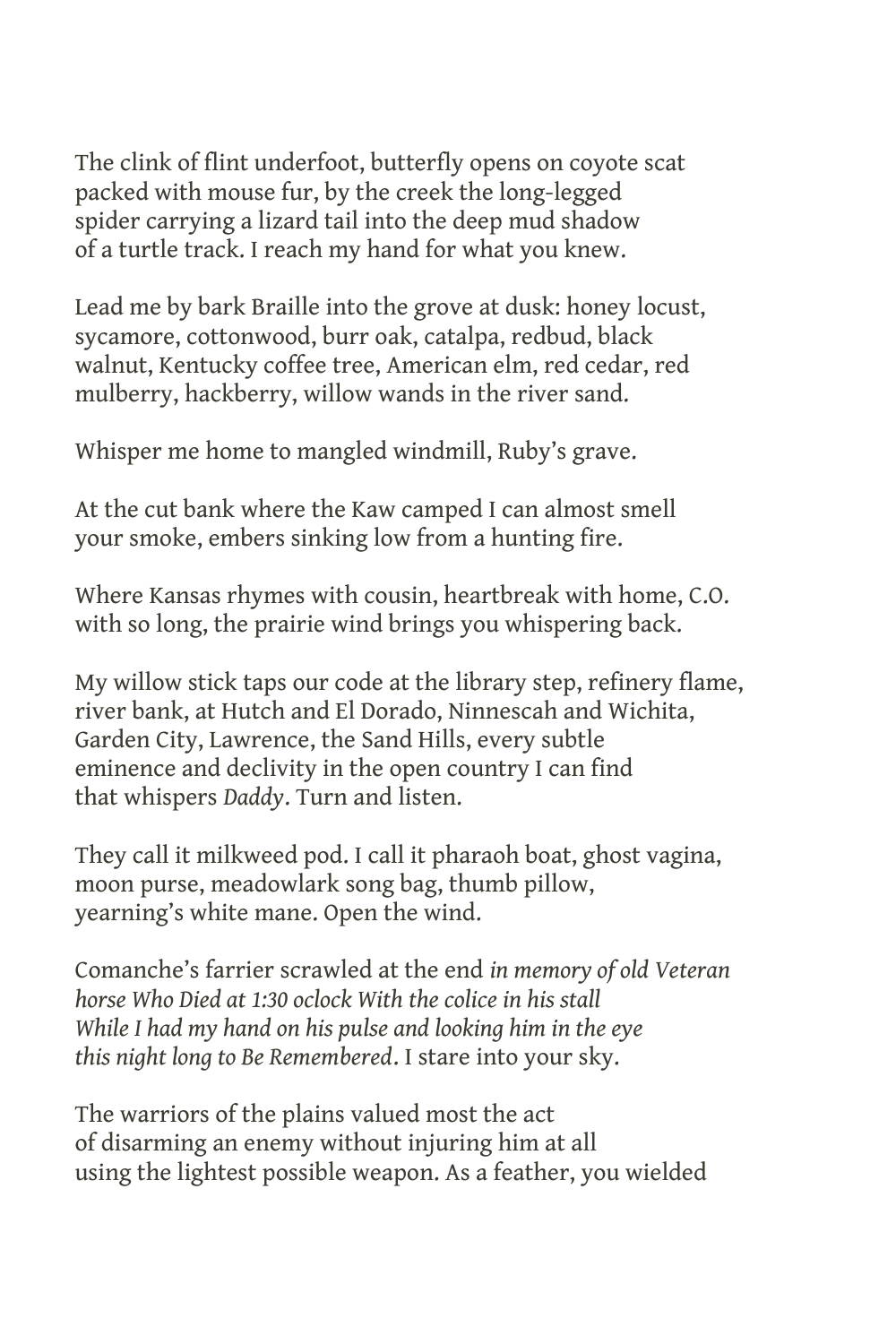a hawk's glance, an owl's word — Lame White Man, Kicking Bear, Hump, One Bull, Crazy Horse, Gall, Rain in the Face, Crow King, Black Elk, Comes Again, Iron Hawk, Little Soldier, Sitting Bull, Two Moons, Law Dog, Bloody Mouth, Hollow Horn Bear.

I went out over the prairie seeking you, your softest voice. And there, Nietzsche said, "Some persons are born posthumously."

I asked the wrinkled mind of the Osage tree, I asked the glance of shrike,

asked the restless seething spiral of the whip snake cornered in a rut, asked all that travels over prairie: cottonwood scent, rain damp, tangle of meadowlark and wind, pungent colors of grass where the sun goes low.

I went out over the prairie to visit a single tree — faint trail far through buffalo grass, a few frantic minnows where the pool had almost dried. Daddy, in the shade of shocked willow. Daddy, in flint strata where the flood scoured. Daddy, on the open land a river through civilized places shifts and sustains its own, traveling freely as wind, as dark, as sky — through static human systems a thicket of the living wild, just there where the field ends, the cut bank drops away. Daddy, the raveled edge of all they have made. Daddy, how my hand through silk dust, prairie grass, milkweed gone found you.

~ Kim Stafford

Published in a different form in *ZYZZYVA*, Winter 1998.

**Kim Stafford** directs the Northwest Writing Institute at Lewis & Clark College, and is the author of a dozen books of poetry and prose, including *Having Everything Right* and *100 Tricks Every Boy Can Do: How My Brother Disappeared*. His poetry chapbook *How to Sleep Cold* is